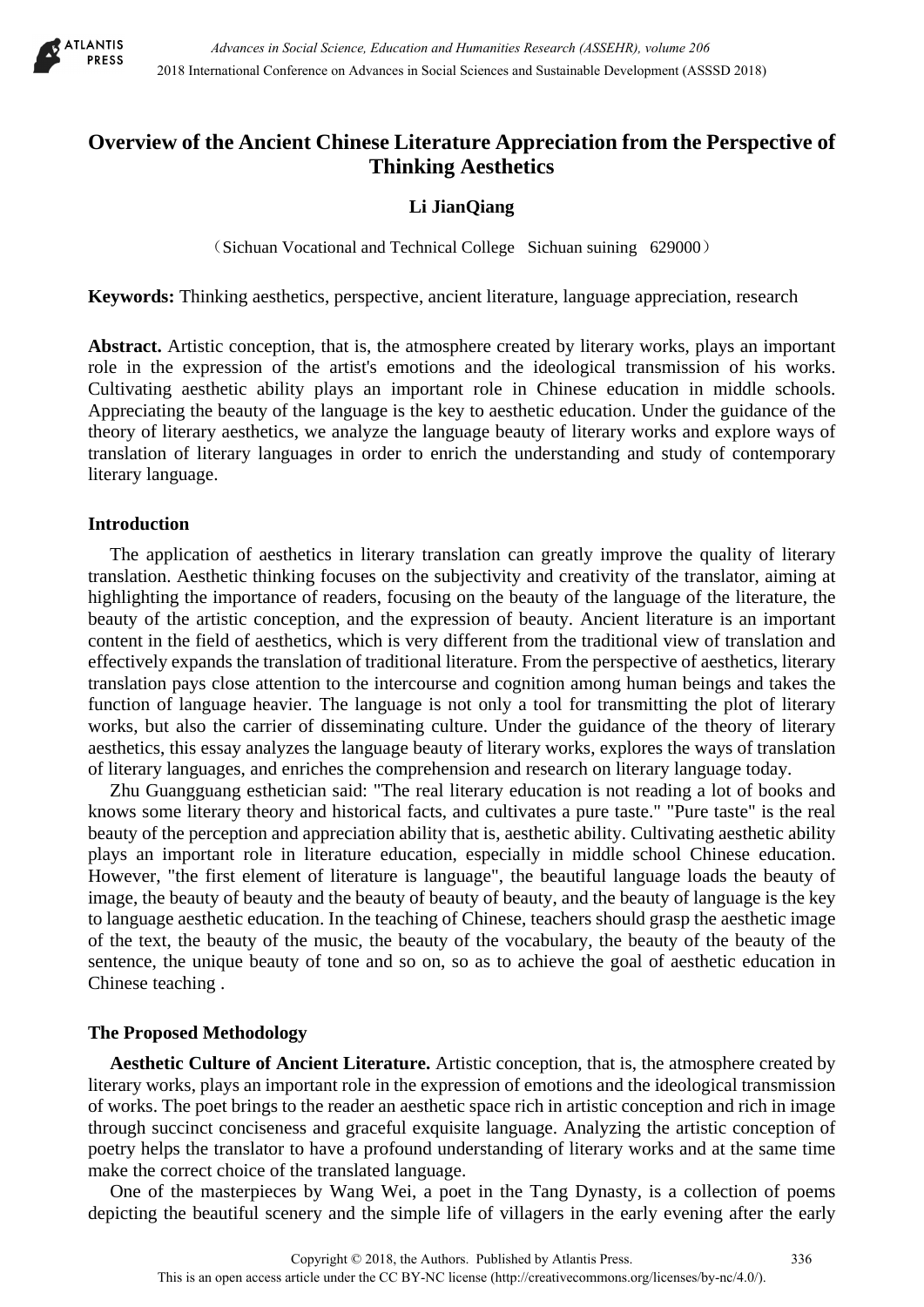

autumn rainy seasons. It shows the poet's longing for the seclusion of life and his delight Self-satisfied mental state. Through the depiction of natural scenery, poetry expresses personality beauty and social beauty, portraying such a beautiful and graceful picture: After the autumn rain, the mountain air is more fresh and the scenery in the country is more attractive. The bright moonlight shines through the gaps between the pines and shines on the ground, and the spring water flows over the stones in the joyous song. The return of the laundry woman talking about the sound of laughter came from the pine forest. Lotus on the water moved, indicating a fishing boat into the water. Wang Wei portrays nature's scenery through simple and graceful language, combines many images and presents the audience with a hilarious and refreshing picture. It is like a beautiful landscape painting and a sweet and soothing piece of music. It is exactly the embodiment of Wang Wei's creation features that there is a painting in the poem and a poem in the painting. In the English translation of this poem, the translator uses concise language to convey the image while maintaining the linguistic features of the poem. In the translation, the translator, in addition to translate many images truthfully, also translates the present participle form of the verb to modify the imagery and nouns so as to make the images possess the dynamic characteristics of "moving in and out of the static." The translated text gives the reader a beautiful picture of far-reaching imagination and rich imagination.

Literary works are the important carriers of the author's thoughts and emotions. Language is an intuitive expression of the author's thoughts and feelings in literary works. The readers can intuitively feel the author's thoughts and emotions through the reading of literary works. Therefore, the literary language has the characteristics of emotional beauty. Analyzing the translated language of literary works can reveal the beauty of the literary works.

**The Beauty of Characters in Ancient Literature.** Any literary works are based on human emotions, reflect the feelings of people, and thus inevitably need to shape the full character image. The characters in the literary works are vivid and lively under the careful design of the author, with distinctive features. Each character's language has its own characteristics. Interpreting the language of the characters in the literary works not only helps the readers to grasp the characters better, but also highlights the author's thoughts and emotions. Analyzing the language of translations in foreign novels can not only demonstrate the process of localization of the characters in the original works, but also verify whether the language of the translated images portrays and expresses the characters.

Pride and Prejudice is one of Jane Austen's novels by the famous English writer. The novel mainly talks about the love story of several daughters of Bennett family. The novel takes rural daily life as a material, and makes ironies about the artificial concept of love in the society at that time, which shows the writer's view of love. The characters in the novels are distinct, sharp in language, different in character and humorous in the language of conversation, which is exactly the result of the author's effort to shape the character through dialogue. Dialogue in the novel is full of personality, contains rich thoughts and emotions. In her novels, Madame Bennet is a superficial, snobbish, short-sighted and stupid countrywoman who does not know how to polite society and does not care about the moral cultivation of her daughters. She is bent on marrying her daughter to a good family, But always self-defeating, ridiculousness. Mr Bennet is very wise by contrast, often conversing with his wife in cynical or indifferent irony, regretting that he married such a ignorant, narrow-minded woman when she was young, Asylum. As soon as the rich bachelor, Mr. Bingley, was about to be neighbors with Mrs. Bennet, Mrs. Bennet was well aware of his basic situation and was eagerly aware of the size of her property, monthly income and singularity I hope to marry one of my daughter. She could not wait to tell her husband about the situation and hoped Mr. Bennet would come and call for more contact between the two in the future. At the beginning of the novel, Mrs. Bennet urged Mr. Bennet to start a conversation where readers can feel the vulgar and chattering character of Mrs. Bennet and the chattering linguistic style that Mr. Bennet appears to be methodical, elegant and wise. The translation of the novel in the original language of the localization of the conversion, with rich slang to Bennett's image portraits lifelike, in order to reproduce the character of the original characters, to convey the original image of the characters. deness in Social Science, Education and Humanities Research (ASSEHR), where 266<br>encomes. It shows the poet's longing for the seculation of fits and his delay<br>constant. It shows the poetical of natural scenesy, poetica proc

**Recognize the beauty of text.** The predecessors once summed up the method of making Chinese characters as "Six Books", all of which have the characteristics of images. The image-based method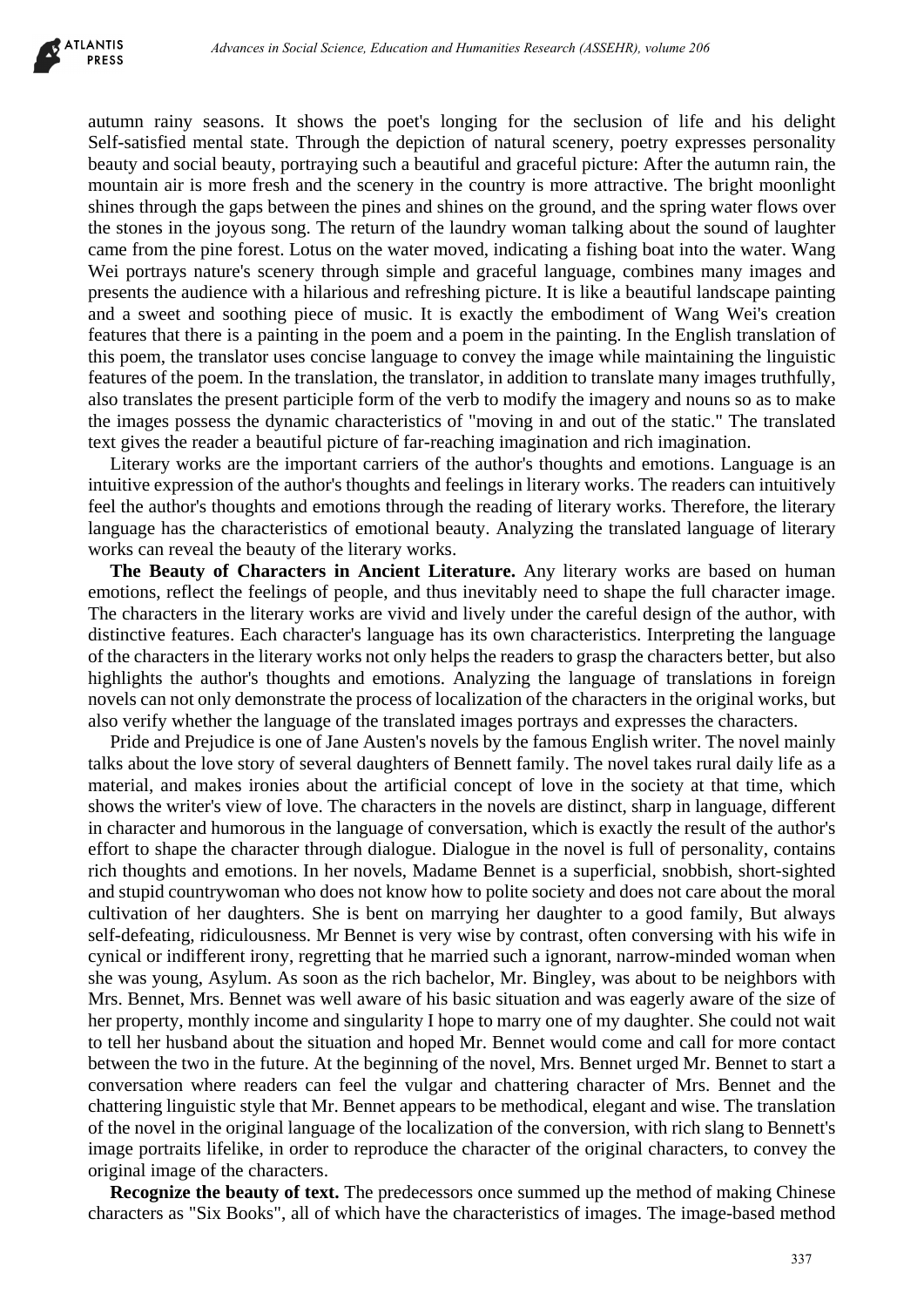of appointment of the Six Books reflects the characteristics of Han nationality's thinking, that is, between "words" and "minds" and "images" as intermediaries. A series of Chinese characters, like a picture, express vivid meaning through vivid and graceful flowing images, creating a profound artistic conception and arousing people's infinite imagination and association, giving people a strong sense of beauty. Therefore, in the teaching of Chinese, the teachers should interpret the words and interpret the words and give the necessary image training to help them not only recognize and understand the students, cultivate their image perception ability, but also enrich the students' beauty.

**Sensational voice of the music.** Speech is the material shell of language, which is a kind of objective material to express voice. Harmonious rhyme, rhythmical language has beautiful music. Voice of music has a strong beauty of the power of shock, so the ancients advocated chanting, so that the sound can act on the people's hearing and emotional reaction. Chinese poetry pays special attention to the rhythm and rhyme, "chanting like a cloud and flowing water and listening to Jin Sheng Yu Zhen." Not only poetry, other literary works also pursue this artistic effect.

Xu Zhimo's "Farewell to Cambridge" is a famous text in middle school textbooks, is a reflection of the beauty of speech model. The beauty of the voice of the music is mainly manifested in the following aspects: first, arranging twists and turns; secondly, each rhyme rhythm, and rhythm by rhythm, the formation of a rhythm of the flow; third is "gently" "quiet" repeated use of overlapping characters, Rhythm light, very melodic beauty. In learning we pay attention to grasp these characteristics, we can feel the poet that enrichment, reluctantly leave the situation.

Perception of music, the beauty of speech, the teacher should explain the analysis, based on the guidance of students reading aloud, recital, with the words of Ye Shengtao should be "beauty." Such students not only understand what the author said, but also with the author's mind connected. Therefore, to enhance students 'reading ability is to cultivate students' sensitivity to the emotional color of words and to improve their ability to appreciate and perceive beauty.

**The beauty of vocabulary.** Sun Li's novel "Lotus Lake", is a classic in modern literature, was selected into the textbooks. When the protagonist Aquarius told his wife that he was enrolled in the Armed Forces, his wife said, "You are always very positive." Here, "total" and "very positive" show his wife's complicated feelings, complaining and reproaching Pleased to praise. A common wording, but received a wonderful artistic effect.

The beauty of language is not sublime beauty and ugly, rich vocabulary is not a pile of rhetoric, but in the language, context, give full play to the role of each word. We advocate the richness of taste vocabulary, that is, to guide students to find, chew, painstaking efforts of the author refining the euphemisms and artistic connotation of its implication, to examine the specific context of "micro-righteousness," and then get a deep sense of beauty experience.

**The Value of Ancient Chinese Literature.** Both Chinese ancient literature and contemporary literature belong to the same type in nature, all of which are the concentrated expression of literary form. The only difference is that the two are in different environments, and the different education accepted by the author makes the expression of the emotion slightly different. From the perspective of the world, ancient Chinese literature can be regarded as a symbol of pride and honor for our people. Liang Qi-chao once expressed his sentiments about ancient Chinese culture: "I think that for those who are Chinese, they must have the ability to appreciate the" Song of the South, "in order to create an unforgiving nation." Contemporary literature is a continuation of ancient literature, Literature is developed on the basis of ancient literature. Although knowledge comes from practice and literature comes from life, the existence of ancient literature has lightened its resistance to the development of contemporary literature and nourished the birth of innovative contemporary literature. Therefore, contemporary culture belongs to a kind of inheritance and development of traditional culture, of course, this kind of inheritance is not an unconditional and complete inheritance, but a kind of critical integration. debenera in Social Science, Education and Humanities Besons in Stigatific, where 266<br>
Advances in Social Science state characteristics of Hum mationality's thinking, that<br>
and "ninds" and "ninds" and "inaps" as intermediat

China is a country carrying 5,000 years of history and culture, carrying such a long history. China's achievements in literary creation have attracted worldwide attention. However, in the present society, many people think that ancient literature lacks practicality and is far from real life. Far away, so do not need to understand and learn. In fact, ancient literature is not only a reflection of the social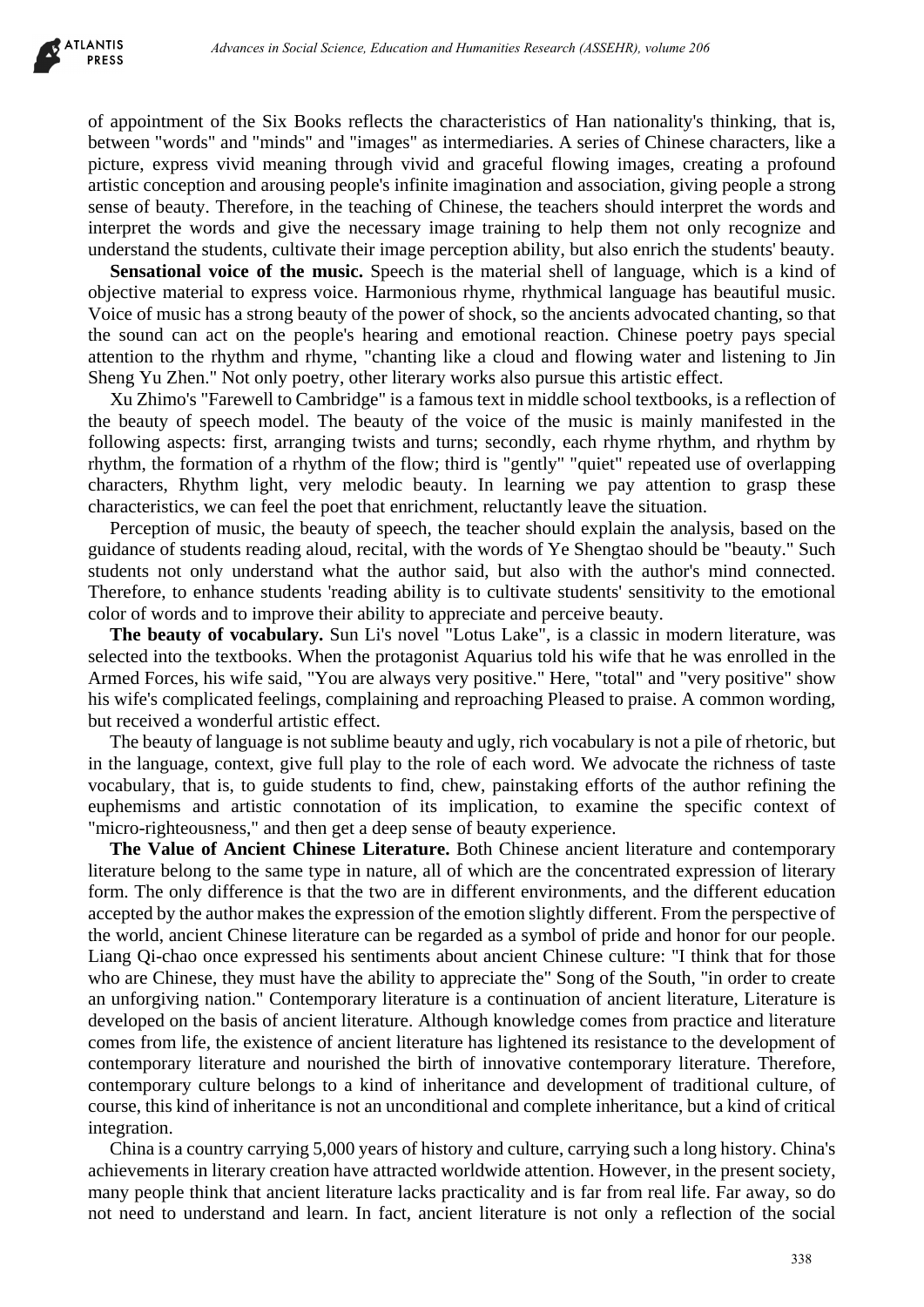

environment and mood at that time, but also a proof of the historical and cultural development and a carrier of our cultural heritage.

Ancient literature encouraged people to pursue excellent spiritual character. Ancient literature emphasizes the reality of literature, which contains the ontology to encourage people to pursue truth, goodness and beauty, create excellent spiritual character. This is the most important content of contemporary literature. Ancient literary creation values personal feeling, the sensational works can truly impress the people, show enough concern for the reality of the country, family, world affairs, deeply feel the ups and downs of life. From which positive inspiration is obtained, which is also the basic spirit of ancient literature.

There is something in ancient literature that is highly targeted and enriched in content. Literature includes content and form two parts, while the material thing mainly refers to the content. The content of the article is the main object to be conveyed by the whole literary work. If nothing is said, the reader will feel unintelligible. Therefore, the contents of literary works need to enrich the material to fill in the works, the most fully embodied in ancient literary works is quoted allusions.

Culture is only a superficial meaning. In essence, the final purpose of cultural existence is to make people gain some insight just as Meng Jianwei put forward the idea of "absorbing all human development and cultural innovation in human culture Elements, and the process of education into cultural education process "the same. The impact of the development of ancient literature on human values and personality is still very important. To a certain extent, literature can be called humanity. Ancient literature is the author's description of the society and his feelings about this society.

#### **Conclusion**

The value of ancient literature and its influence are from the ancient to the present, not only have an impact on the development of contemporary literature, but also affect the contemporary concept of educating people. Against the backdrop of building a powerhouse for culture and building a harmonious society, ancient literature has given the value of the times and has become a cultural source for building a modernized nation. We should establish the awareness of attaching importance to ancient literature and give full play to the value of ancient literature in the present age. Analyzing literary language from the perspective of literary aesthetics can effectively interpret its creative method and connotation, and provide more perspectives for understanding literary language. Any literary works are based on human emotions, reflect the feelings of people, and thus inevitably need to shape the full character image. The influence of ancient literature has not been extended to the cultural aspect so far, but also extended to the shaping of human spiritual character and its impact on human values. If we want to give full play to the value of ancient literature, we should make a thorough analysis of ancient literature, interpret the works based on the social environment at that time, and induce readers and writers to have emotional resonance. *Advances in Social Science, Education and Humanities Research (ASSEHR), where 266*<br>
Hurod at that time, but also a proof of the historical and calcural development in<br>
the dheilaye.<br>
Hurod and Humanities Research (Microso

#### **References**

- [1]. Wrigley, C. and Straker, K., 2017. Design thinking pedagogy: The educational design ladder. Innovations in Education and Teaching International, 54(4), pp.374-385.
- [2]. Bowen, J.P., Giannini, T. and Polmeer, G., 2017, July. Coded communication: digital senses and aesthetics, merging art and life. In Proceedings of the conference on Electronic Visualisation and the Arts (pp. 1-8). BCS Learning & Development Ltd..
- [3]. Kelly, B.L. and Wodda, A., 2017. Composing an aesthetics of performance pedagogy. Groupwork, 26(2), pp.33-50.
- [4]. Johannes, P.F., 2017. An Educational Perspective and a Poststructural Position on Everyday Aesthetics and the Creation of Meaning.